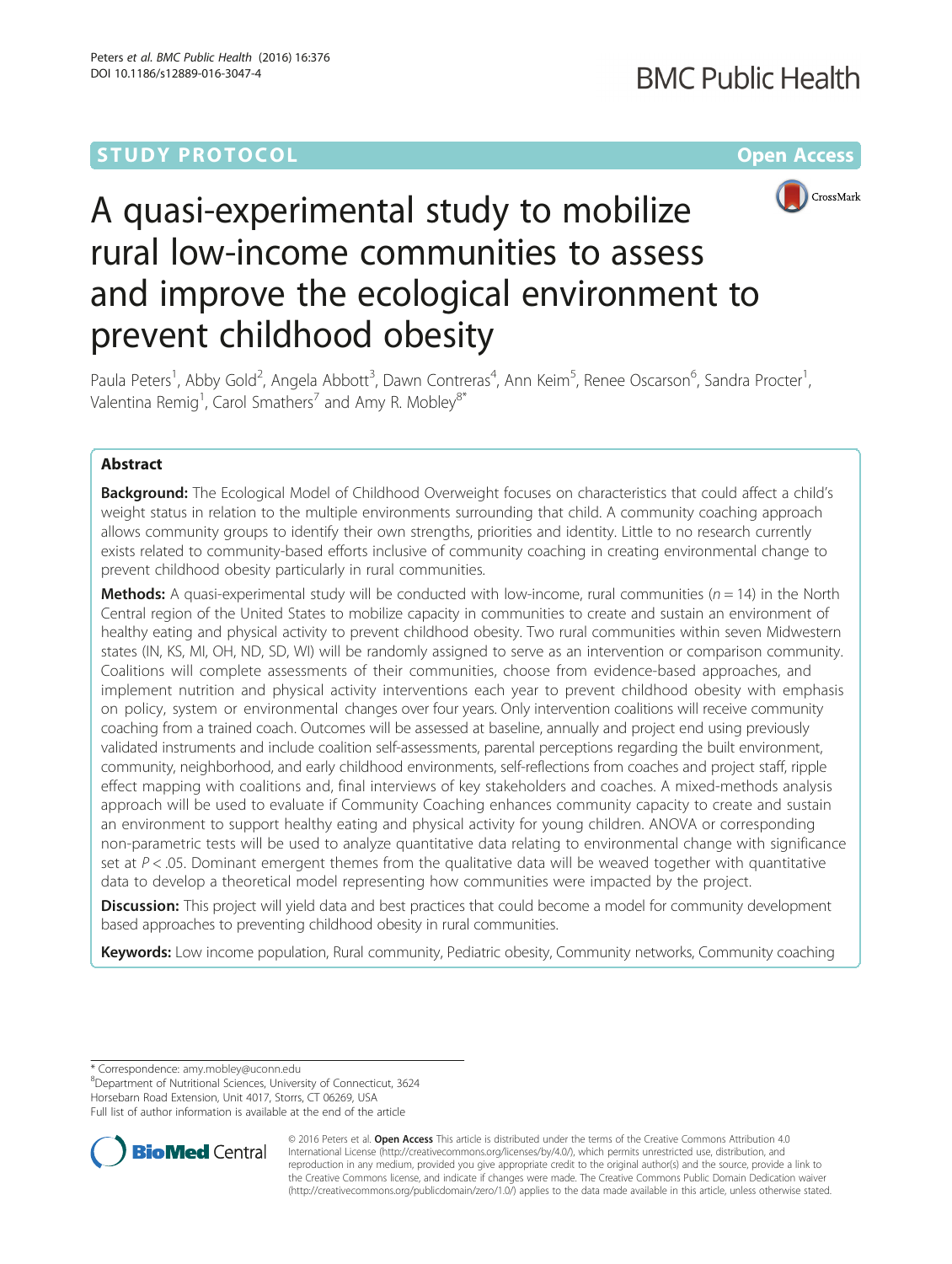#### Background

Approximately one in four preschool age children are considered overweight or obese with higher rates among low-income families [\[1](#page-6-0)]. Four years of age appears to be a critical time in overweight and obesity prevention especially among children with a lower socioeconomic status [[2](#page-6-0)]. An obese four-year-old child has a 20 % likelihood of being an overweight adult [\[3\]](#page-6-0). Prevention efforts for childhood obesity should be multi-faceted, involving children of all ages throughout all sectors of the environment. Accordingly, the U.S. White House Task Force on Childhood Obesity Report called for multi-sector collaborations to prevent childhood obesity [\[4](#page-6-0)].

The Center for Study of Rural America reports that people in rural areas suffer the highest obesity rates in the United States [[5\]](#page-6-0). The geography and infrastructure of rural areas contribute to problems of poor nutrition and physical inactivity among rural populations. Specifically, children living in rural areas in the U.S. are about 25 % more likely to be overweight or obese than their urban counterparts [\[6](#page-6-0)]. One theory is that children living in rural areas have fewer chances than urban children for physical activity in their daily routine. While most states have obesity prevention plans, few plans seem to focus on the rural population and their special needs [[7\]](#page-6-0).

The Ecological Model of Childhood Overweight focuses on those characteristics that could affect a child's weight status in relation to the multiple environments surrounding that child [\[8](#page-6-0)]. This model examines the combined effects of the community at large, parenting and family factors, and individual factors that impact a child's weight. The Ecological Model considers the larger community in which the child lives. Consensus is building among researchers that the obesity epidemic is driven by the environment, rather than solely by individual factors [[9](#page-6-0)–[13](#page-6-0)]. Therefore, a closer examination of the community in regard to childhood obesity prevention is warranted.

Experience in community development reinforces the conclusion that work in this aspect must be locally conceived, locally led, and consistent with the cultural identity of the community [[14\]](#page-6-0). A community coaching approach allows community groups to identify their own strengths, priorities and identity. Thus, community coaches may assist communities with an assessment of their strengths and weaknesses, and then engage the community in investigating new ways of solving their problems. Community coaches help the group strategize and gain commitment to move forward and may help groups use the knowledge and understanding they have gained to take their work to a higher level [[15\]](#page-6-0). While information and program ideas are widely available on the internet, information alone does not create change. A community coach could help motivate communities to translate research and information into practice.

To address the issue of childhood obesity in rural communities, a collaborative, multi-state (Indiana, Kansas, Michigan, North Dakota, Ohio, South Dakota, and Wisconsin) effort was formed. Team members include nutrition scientists, community development specialists, and family and youth development specialists from the North Central region of the United States who developed an innovative, integrated research and Extension project. The overall goal of this project is to mobilize capacity in low-income, rural communities to create and sustain an environment and culture of healthy eating and physical activity to prevent childhood obesity in young children.

The specific project objectives are:

- 1. Existing health related coalitions in 14 rural U.S. communities (two per state, one as an intervention community and one as a comparison community) will be supported to improve the environment for nutrition and physical activity of 4‐year‐old children in their community.
- 2. The project team will identify or develop community assessment tools and assemble them into a Child Ecological Model Assessment Tool Kit.
- 3. The project team will create a menu of evidence‐ based or evidence‐informed educational programs and protocols addressing healthy eating and physical activity for 4‐year‐old children from which communities will select.
- 4. Community coalitions will create a plan to reduce obesity in their community that is based on the assessment of their community's environment for 4‐year‐old children.
- 5. Community coalitions will identify and implement at least one local or institutional policy, system or environmental change that will improve nutrition and one that will increase physical activity for 4‐year‐old children.
- 6. The project team will assess the perceived value that the community coalition members place on the effectiveness of the menu of evidence‐based or evidence informed educational programs and protocols in improving the environment that sustains healthy eating and promotes physical activity for 4‐year‐old children.
- 7. The project team will test the main hypothesis that Community Coaching will enhance the capacity of the community in preventing childhood obesity by addressing the needs identified in the assessment and by providing the community coalitions in the intervention community (one per state) with Community Coaches training.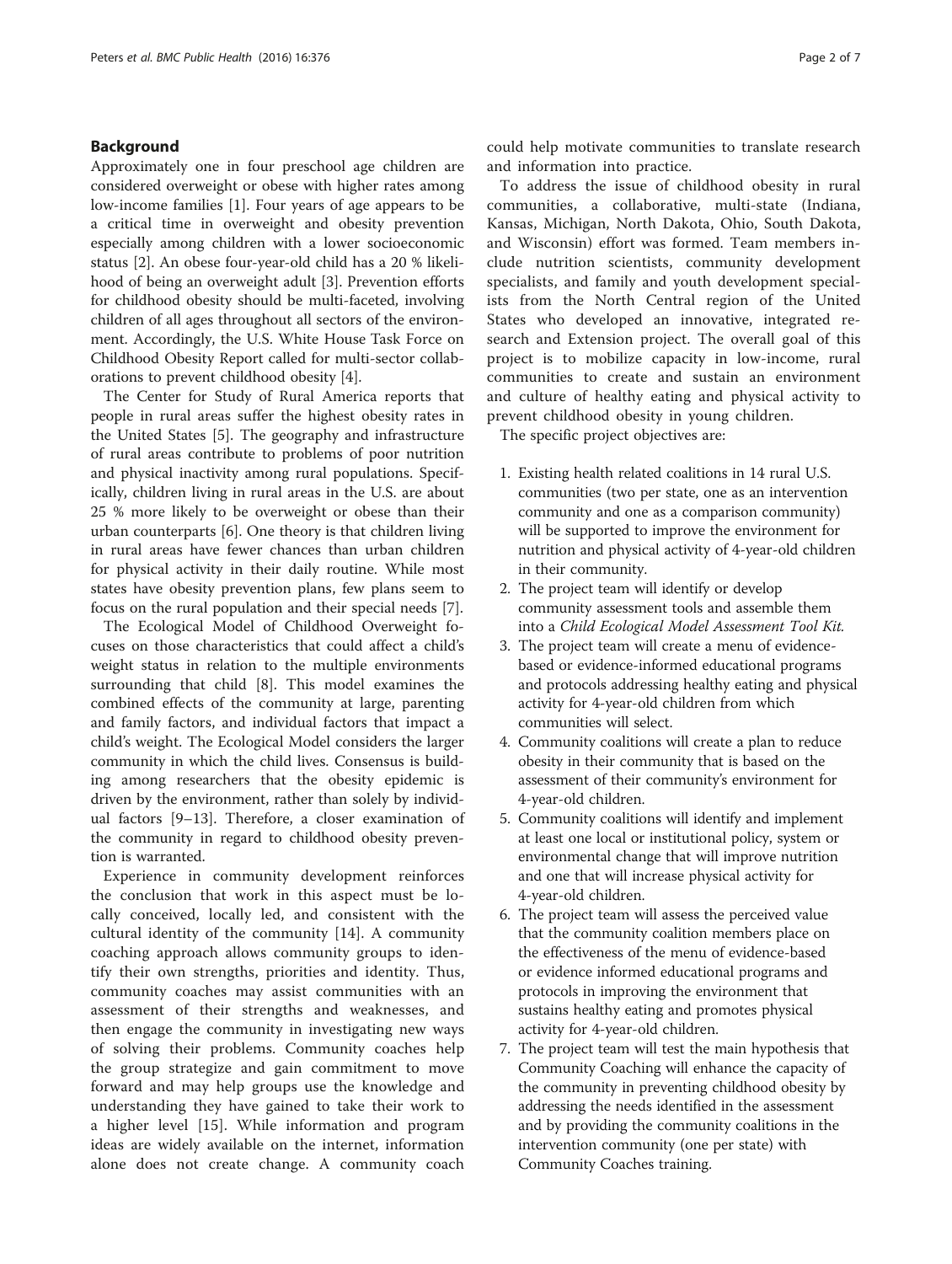To summarize, existing community health coalitions will assess their environment using an ecological model of childhood overweight and then select evidence-based or evidence-informed approaches to implement over four years to address their community needs. This research will examine the effectiveness of a community coaching model on the ability of a community coalition to address the needs identified to improving the healthy eating and physical activity environment for 4‐year‐old children.

#### Methods

#### Study design

The focus of this project is to improve understanding of those factors necessary to mobilize communities to make policy, system or environmental changes aimed at the prevention of childhood obesity within seven North Central U.S. States (IN, KS, MI, ND, OH, SD, WI). Using a quasi-experimental design, the research will examine how building community capacity with a community coaching model in rural, low-income communities contributes to the communities' increased ability to prevent childhood obesity. The Ecological Model of Childhood Overweight will serve as the foundation for reviewing characteristics that could affect a child's weight status in relation to the multiple environments surrounding that child [[8\]](#page-6-0).

Low-income, rural communities will be recruited to apply for the project from each of the seven participating states. Rural areas will be defined based on the Office of Management and Budget's definition, which delineates an area as rural if there is no presence of a metropolitan statistical area or a core urban area with a population of 50,000 or more [\[16\]](#page-6-0). Low-income will be defined based on the community's average income rate being below the state's average poverty rate. Other criteria will include that the community has an existing community health coalition and community focus to tackle childhood obesity prevention. Similar-size intervention and comparison communities will be selected from each state. Once selected through an application screening process to ensure that selection criteria are met, communities will be randomly assigned to the intervention or comparison group. Each state will have one intervention and one comparison community. The project sample size  $(n = 14)$  will be sufficient to detect large effect sizes  $(d \ge 0.8)$  with 95 % power for a two-tailed test at alpha = .05 between intervention and comparison communities from pre to post using the community as the main unit of measure and community level variables as the main outcomes.

#### Intervention

Each community will utilize the efforts of a community health coalition to develop a strategic plan and to

implement that plan after completing a series of assessments. Communities will be provided with a "menu" of evidence-based or evidence-informed strategies and a set amount of funding each year (\$5000) to implement at least one nutrition and one physical activity intervention annually. The menu of evidence‐ based or evidence‐informed childhood obesity prevention approaches will be developed by the research team and continually updated and, made available electronically to both intervention and comparison communities. Materials selected will be culturally and ethnically diverse, representing the varied ethnic groups that make up the North Central U.S. region, including Caucasian, Hispanic, Native American, Hmong, and other groups. The menu will include evidence-based nutrition and physical activity curricula, evidence‐based or evidence‐informed strategies as well as recommendations from the U.S. White House Task Force on Childhood Obesity Report to the President [\[4](#page-6-0)]. Nutrition interventions will seek to improve the environment within the communities to support an increased intake of fruits and vegetables, increase the variety of vegetables in the diet, or decrease the intakes of foods high in solid fats and added sugars while physical activity interventions will seek to increase the number of children that meet the guidelines for television viewing and computer use, or increased physical activity.

The intervention communities will also be provided with a part-time community coach for the full length of the project. Responsibilities of the coach will be to guide the coalition in identifying, clarifying, and illuminating local childhood obesity issues, goals, prevention strategies, partners and resources. The comparison communities will not be provided with a coach and on their own will choose and implement nutrition and physical activity approaches throughout the duration of the project. A study timeline is provided in Table [1](#page-3-0).

Each state has secured the necessary Institutional Review Board (IRB) approval or exemptions as required by their institution. For the main study intervention where the community was the unit of randomization and intervention, approvals were secured by The Ohio State University Behavioral and Social Sciences IRB and the Michigan State University IRB. Study exemptions were secured by the Kansas State University Research Compliance Office, North Dakota State University IRB, Purdue University Human Research Protection Program IRB, South Dakota State University Office of Research Human Subjects Committee and, University of Wisconsin Extension Human Subjects Protection Committee. When outcomes involved assessment or interviews with human subject participants related to the community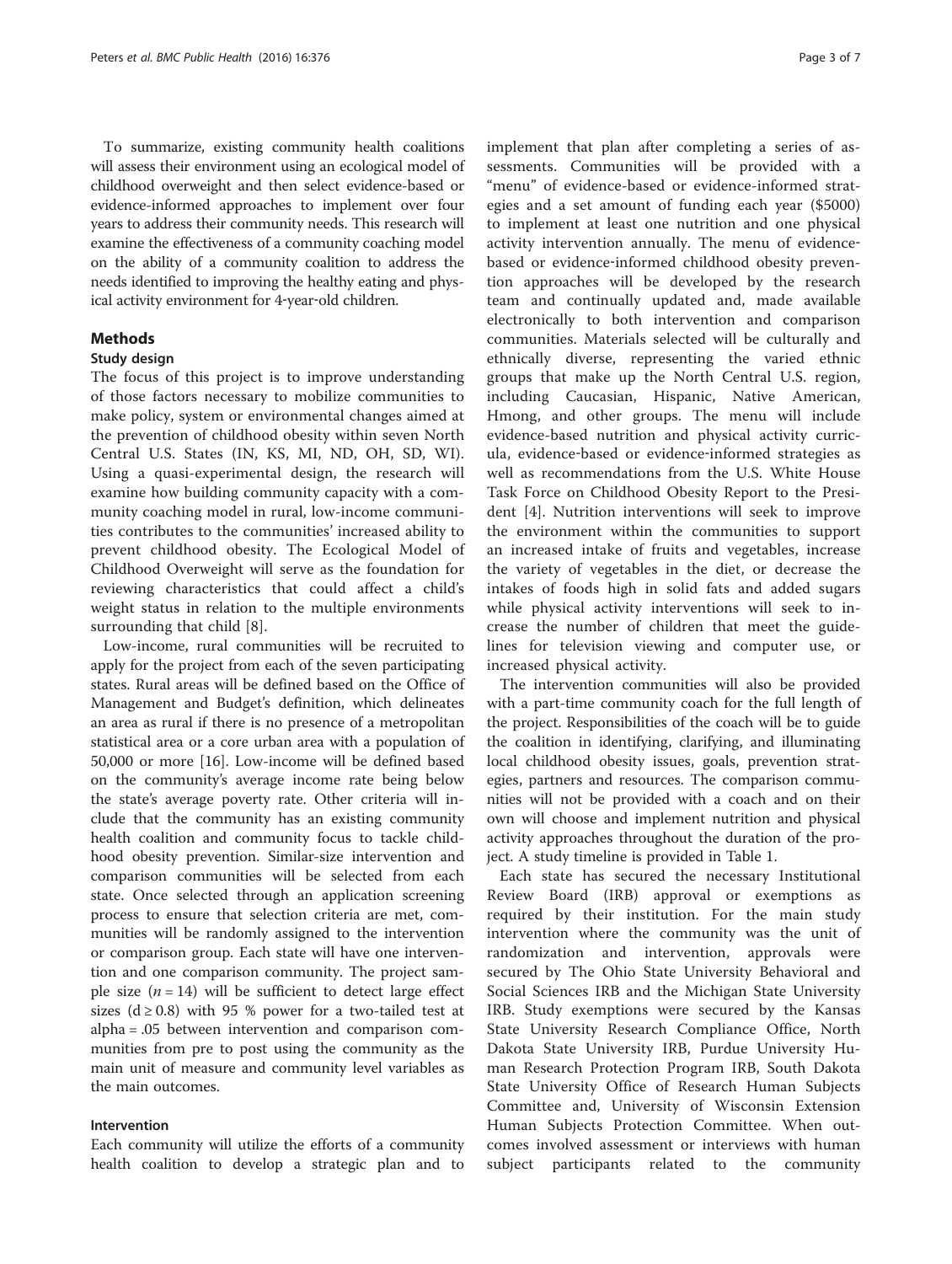Table 1 Project timelin

<span id="page-3-0"></span>

| Year | Activities                                                                                                                                        | <b>Milestones</b>                              |  |  |  |
|------|---------------------------------------------------------------------------------------------------------------------------------------------------|------------------------------------------------|--|--|--|
|      | • Hire program coordinator                                                                                                                        | • Staff hired                                  |  |  |  |
|      | • Identify, adapt, and/or develop the Child Ecological Model<br>Assessment Tool Kit                                                               | • Tools developed                              |  |  |  |
|      | • Develop "menu" of selected evidence based or evidence-informed<br>approaches for improved nutrition and physical activity for 4-year-olds       | • Communities chosen                           |  |  |  |
|      | • Choose intervention and comparison communities                                                                                                  |                                                |  |  |  |
| 2    | • Conduct community assessments                                                                                                                   | • Child Ecological Model Assessments completed |  |  |  |
|      | • Hire community coaches for intervention communities                                                                                             | • Coaches hired and trained                    |  |  |  |
|      | • Train community coaches and other key leaders of intervention<br>communities on community coaching                                              | • Interventions implemented                    |  |  |  |
|      | • Each of the intervention and comparison communities begin<br>implementation of at least one nutrition and one physical activity<br>intervention |                                                |  |  |  |
| 3    | · Interventions continue                                                                                                                          | • Interventions implemented                    |  |  |  |
|      |                                                                                                                                                   |                                                |  |  |  |

- Training continues Process evaluations monitor progress of interventions
- 4 Interventions continue Interventions implemented
	- Training continues Process evaluations monitor progress of interventions
- 5 Interventions continue for final year Interventions implemented for final year
	- Intervention communities develop sustainability plan Data analysis completed and disseminated
	- Complete post-assessments Tool kit and other findings available on-line
	-

• Analyze data

• Process evaluations on-going

• Process evaluations on-going

• Organize findings into a "Best Practices Tool Kit" for dissemination via technology such as eXtension

Table 2 Summary and timeline of outcome measures for intervention and comparison communities

• Research manuscripts and conference proposals begin

interventions, informed written consent was obtained (Ohio State University) or information sheets were provided to participants (North Dakota State University) when required by specific institutional IRB.

#### Measures

A summary of measures is included in Table 2.

#### Coalition Self-Assessment Survey (CSAS)

The CSAS will be used to assess coalition development, functioning and effectiveness. It contains six different domains of measurement: Environmental Characteristics (of the coalition), Structural Characteristics (of the coalition), Functional Characteristics (of the coalition), Coalition Programs and Interventions, Intermediate Measures of Coalition Effectiveness, and

| Measure/variable                                 | Target audience                                                               | Tool              |   |          |          | Year 1 Year 2 (PRE) Year 3 Year 4 Year 5 (POST) |
|--------------------------------------------------|-------------------------------------------------------------------------------|-------------------|---|----------|----------|-------------------------------------------------|
| Coalition self-assessments                       | Community coalition members                                                   |                   | X | X        | X        | $\times$                                        |
| Parental perceptions and practices               | Low-income parents of preschool age<br>children living in project communities | Active Where [17] | X |          |          | X                                               |
| Community-at-large environment                   | Project communities                                                           | <b>CHLI [18]</b>  | X |          |          | X                                               |
| Neighborhood environment                         | Project community neighborhoods                                               | <b>CHLI [18]</b>  | X |          |          | $\times$                                        |
| Early Childhood Center policies<br>and practices | Project community early childhood centers CHLI [18]                           |                   | X |          |          | X                                               |
| Project Reflections                              | Project staff, coaches                                                        |                   | X | $\times$ | $\times$ | $\times$                                        |
| Interviews                                       | Coalition members, coaches                                                    |                   |   |          |          | X                                               |
| Ripple effect mapping                            | Community coalition members                                                   |                   |   |          |          | X                                               |

CHLI Community Healthy Living Index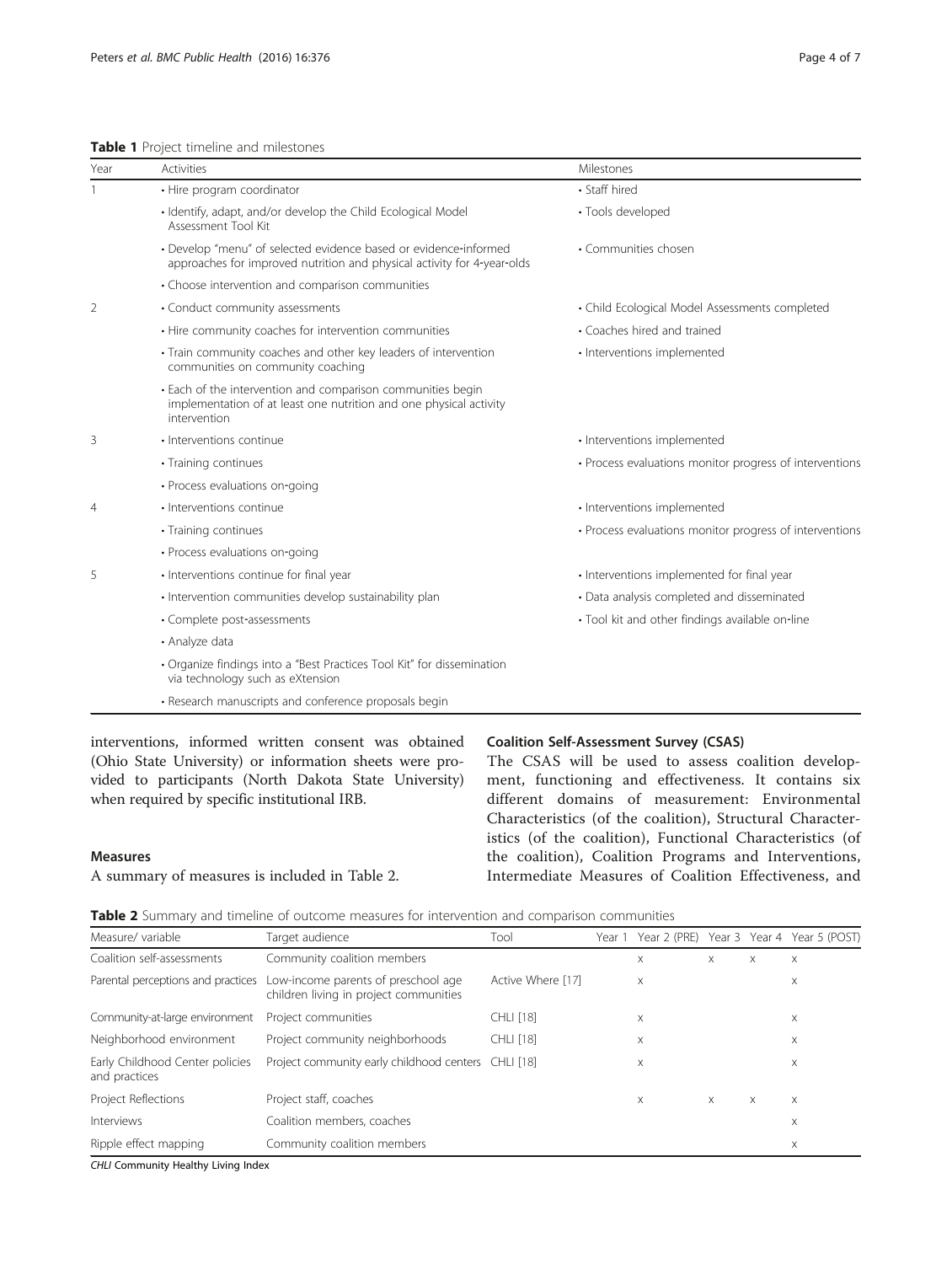Outcome Measures of Coalition Effectiveness. This tool will be administered annually to each of the states' community health coalition members to serve as an evaluative measure for assessing function, process, and outcomes of the coalitions; and to provide quantitative information on the progress of the coalitions throughout the span of the project.

#### Active where?

The Active Where? Parent Survey will be used as a quantitative assessment of parent perceptions of the built environment. This survey will be adapted, with permission, from the Active Where? Parent-child Survey [[17](#page-6-0)] to contain a demographic section and 11 sections to assess home and neighborhood environment characteristics including: recreation and sports facilities where your child plays; barriers to activity in the neighborhood; access to services; neighborhood streets; places for walking/biking; neighborhood surroundings; neighborhood safety; local environment; physical activity; rules for eating; and food. Questionnaire sections with Cronbach  $\alpha$  < .70 will be examined for low scoring items and, items will be deleted to improve reliability. Content and face validity will be established by the project research team.

A total of 30 participants will be recruited from each of the rural, low-income target intervention  $(n = 7)$  and comparison communities  $(n = 7)$  to complete the Active Where? questionnaire. Active Where? will be administered at baseline and in the final year of the project. Eligibility criteria for each participant will include: being at least 18 years of age and a parent or legal guardian of a child between the ages of 3 and 5 years, ability to speak and/or read English, being a resident of the target community, and being enrolled or having a child enrolled in programs such as Head Start, SNAP (Supplemental Nutrition Assistance Program) or WIC (Special Supplemental Nutrition Program for Women, Infants and Children). The interviewer will read the consent form or information sheet to the participants and allow them to ask questions before beginning the survey interview. Using a standard protocol, questionnaires will be administered face-to-face at the site of recruitment and each parent participant will complete the survey once. It is estimated that each interview will take approximately 45–60 min. Participants will be given a small monetary incentive after completing the interview.

#### Community Healthy Living Index (CHLI)

The YMCA's Community Healthy Living Index (CHLI) assessments will be used in each of the project communities [\[18\]](#page-6-0). The CHLI contains assessments for six key community settings: afterschool child care sites, early childhood programs, neighborhoods, schools, work sites, and the community at large. Each assessment contains questions about policies and practices that support healthy lifestyles. Three of the six assessments will be selected (early childhood programs, neighborhood and community at large) for the project as they specifically support the project objectives. Assessments will be conducted by at least one individual in the community health coalition at baseline, and follow-up assessments will be conducted in the final year of the project. During the first year of data collection, communities will utilize the results of the CHLI tools to identify areas that need improvement within the various settings and plan for action to improve the ecological environment of their community to ultimately prevent childhood obesity.

#### Qualitative data

Throughout the project, each state's co-investigator, graduate student and community coach will complete monthly or quarterly reflections to capture progress, impressions and potential changes over the course of the research. At the end of the project, community coalition member and coach one-on-one interviews will provide additional focused qualitative information. Reporting on qualitative data collection will adhere to the consolidated criteria for reporting qualitative studies (COREQ) guidelines [[19](#page-6-0)].

To assess the value of the menu of evidence-based or evidence informed educational programs, interviews will be conducted with coalition members of both the intervention and control communities. The interviews will be conducted by trained staff, recorded and transcribed for analysis. Participants will be asked their opinions about the usefulness and quality of the items in the menu of intervention strategies that were provided to them.

#### Ripple effect mapping

Ripple effect mapping (REM) is a mind mapping technique used to examine how establishing natural and built assets can serve as a catalyst to leverage other community assets. REM is a promising way of measuring impact that engages stakeholders and program participants. Hanson and Kollock state, "REM is best conducted for in-depth program interventions or collaborations that are expected to produce broad or deep changes in a group, organization, or community" [[20](#page-6-0)]. The emergence of new organizations, institutions, programs, policies, or strategies related to the intervention will be studied. The emergent support of organizations and institutions to sustain interventions as a broader community development "spiraling up" will be noted [\[21](#page-6-0)]. REM will be used in both intervention and comparison communities using a standard protocol and specialized mind mapping software [[22](#page-6-0)]. A research team from each state will conduct ripple effect mapping with the two community coalitions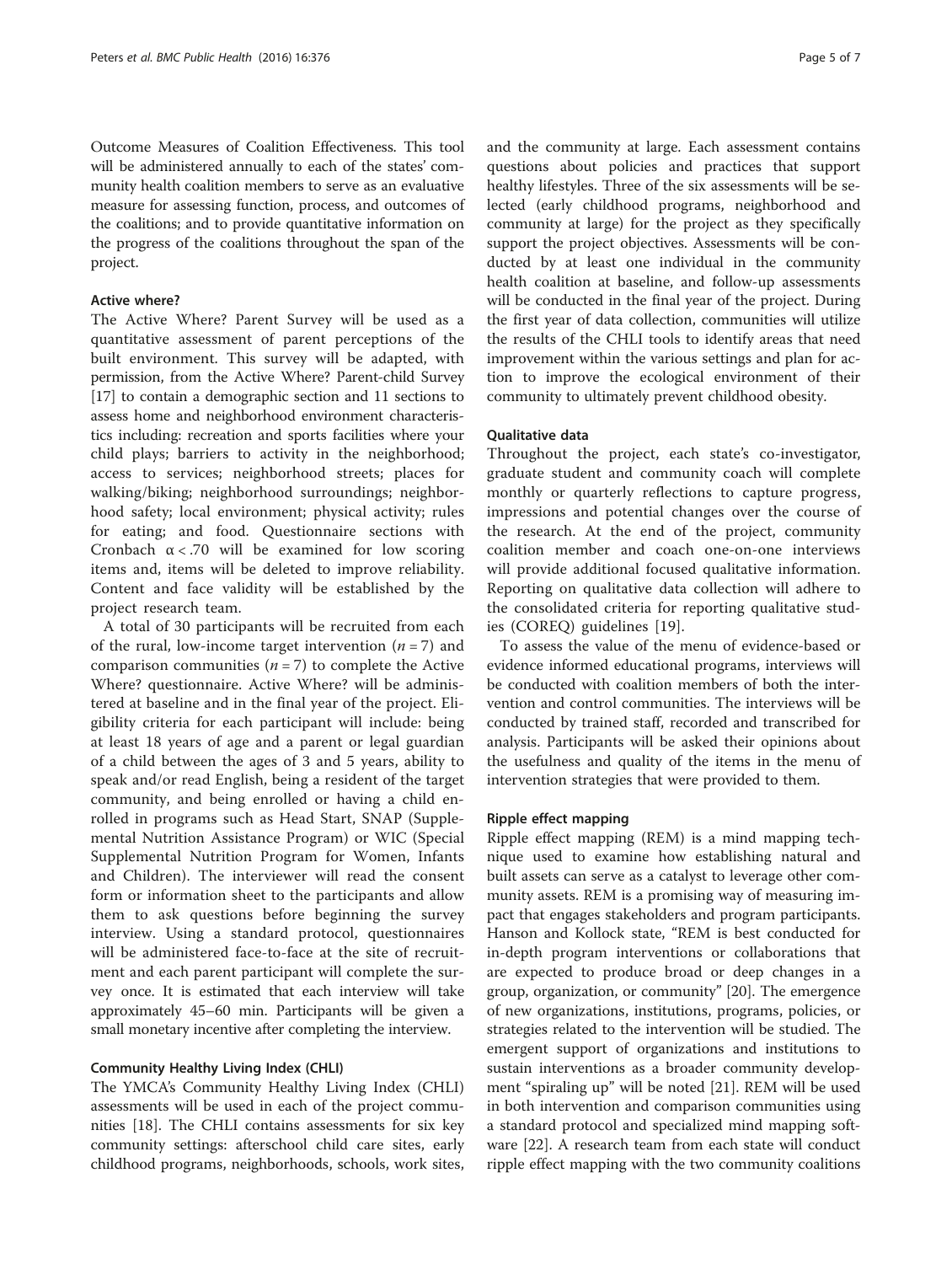in their state after the coalitions complete their final interventions.

#### Statistical analysis

Objectives 1–5 are project development or process objectives which will be evaluated using monthly or annual reports from each state during the five year project. Objective 6 (perceived value of the menu of evidence-based obesity prevention resources) will be evaluated by qualitative data analysis techniques specifically, interviews with community coalition members. The main project objective, objective 7 (enhancement of community capacity to prevent childhood obesity by Community Coaching) will be evaluated using a mixedmethods data analysis approach with data from several of the project instruments (CHLI, Active Where?, and CSAS). Descriptive statistics including frequencies and repeated measures ANOVA or corresponding nonparametric tests will be conducted to detect changes between intervention and comparison communities before and after the four year intervention for quantitative data related to policy, systems and environmental change variables using SAS 9.4 software (SAS Institute Inc.). Significance will be set at  $P < .05$ .

Qualitative data (reflections and interviews) will be analyzed using the classic analysis approach [\[23](#page-6-0)] including constant comparison analysis to generate themes and search for text that inform those themes. Ripple effect mapping will be analyzed through content analysis by categorizing identified community activities and changes into the different levels of the socialecological model. Dominant emergent themes from the qualitative data will be weaved together with quantitative data to develop a theoretical model representing how communities were impacted by the project.

#### Study status

The intervention was implemented within rural communities from 2012–2016. The study is currently ongoing with a no-cost funding extension to finalize data collection and begin data analysis of main study outcomes.

#### **Discussion**

As a result of the study, a comprehensive childhood obesity prevention Best Practices Tool Kit will be developed to assist low‐income rural communities to 1) assess the environments of their communities as they relate to childhood obesity prevention and 2) learn to use community coaching techniques to help communities assess their strengths, strategize, and implement interventions to prevent childhood obesity.

Strengths of the study include the involvement of seven U.S. states in a new model (community capacity development using community coaching) of Extension

intervention to prevent childhood obesity; a rural community setting; use of an ecological model of childhood overweight to focus on the environment of low‐income, 4‐year‐old children; and involvement of a community coalition to identify their own needs and implement corresponding intervention activities. Having communities choose their own interventions may increase the likelihood of sustainability once the project is complete. Limitations of the study include the inability to control for external factors which may contribute to or deflect from the development of community networks and collaborative local action around the issue of childhood obesity prevention; inability to identify identical communities within each state for comparison purposes and the relatively short time frame in which to measure and expect environmental and policy changes. Lessons learned from this integrated, community-based study will demonstrate an innovative way that Extension can work within communities to drive change especially given the emphasis on Health Extension as the next frontier.

#### Ethics approval and consent to participate

Each state has secured the necessary Institutional Review Board (IRB) approval or exemptions as required by their institution. For the main study intervention where the community was the unit of randomization and intervention, approvals were secured by The Ohio State University Behavioral and Social Sciences IRB and the Michigan State University IRB. Study exemptions were secured by the Kansas State University Research Compliance Office, North Dakota State University IRB, Purdue University Human Research Protection Program IRB, South Dakota State University Office of Research Human Subjects Committee and, University of Wisconsin Extension Human Subjects Protection Committee. When outcomes involved assessment or interviews with human subject participants related to the community interventions, informed written consent was obtained (Ohio State University) or information sheets were provided to participants (North Dakota State University) when required by specific institutional IRB.

#### Availability of data and materials

Final raw data files will not be available in a public repository because it is not a requirement of the funding agency. Resulting reports and materials including a best practices toolkit will be available upon request by contacting the lead author (PP).

#### Abbreviations

CHLI: Community Healthy Living Index; CSAS: coalition self-assessment survey; IRB: Institutional Review Board; REM: ripple effect mapping; SNAP: Supplemental Nutrition Assistance Program; WIC: Special Supplemental Nutrition Program for Women, Infants and Children.

#### Competing interests

The authors declare that they have no competing interests.